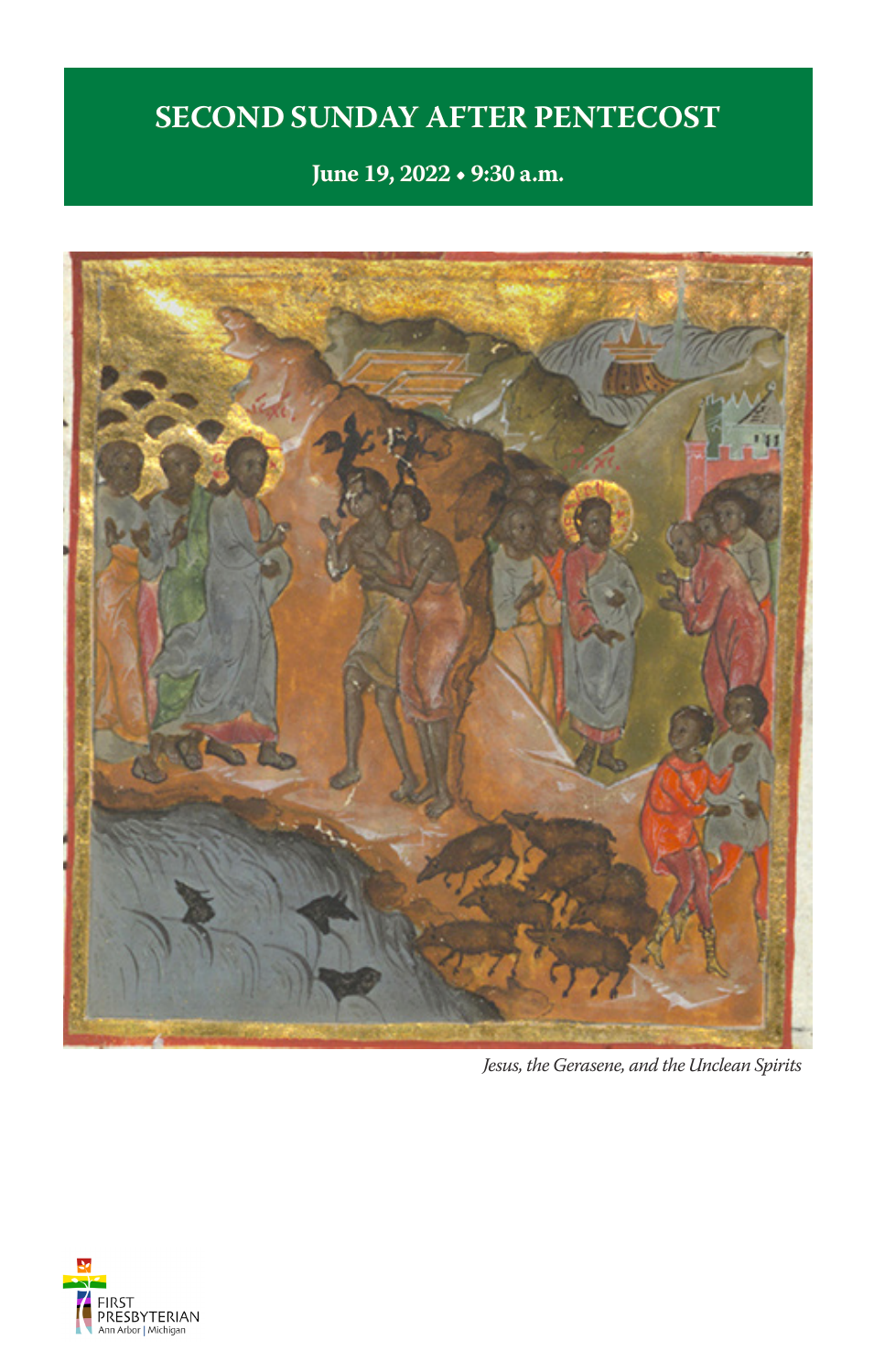Please join in reading and singing those parts of the service printed in **bold**.

**\***When this symbol precedes an element of the service, please rise in body or spirit.

### Today's liturgy is

adapted from *Church of Scotland Starters for Sunday*.

# **GATHERING**

### **HYMN SING**

### **WELCOME AND LIFE IN THE CHURCH**

**\* CALL TO WORSHIP** 

- One: We gather in the presence of God, who loves us one and all.
- **All: We come, those who seem perfect, those who are at peace.**
- One: We come, those who feel tarnished, those who are discomforted.

### **All: We come together to worship God,**

One: all of us, all loved,

- all called, all forgiven, **All: for all our hope is in God.**
- **\* HYMN 317** *In Christ There Is No East or West* mc kee

### **CALL TO CONFESSION**

**PRAYER OF CONFESSION**

**God of earthquake, wind, and fire, God of healing touch and uniting love, God of our ancestors, neighbors, and grandchildren, We are drawn by Your Spirit calling out to our own souls, for You are the source of all life, the home to which we will return. We are crafted in Your divine image: we rejoice; we fall short of Your perfect love: we lament; we contribute to the pain of others: we confess; we fear what we do not understand: we repent. In our return to You who never leave we seek Your transforming and renewing spirit, knowing You do not withhold yourself from us, not now, not ever: praise be to You, O God!...**

### **SILENT PRAYER**



### **ASSURANCE OF FORGIVENESS**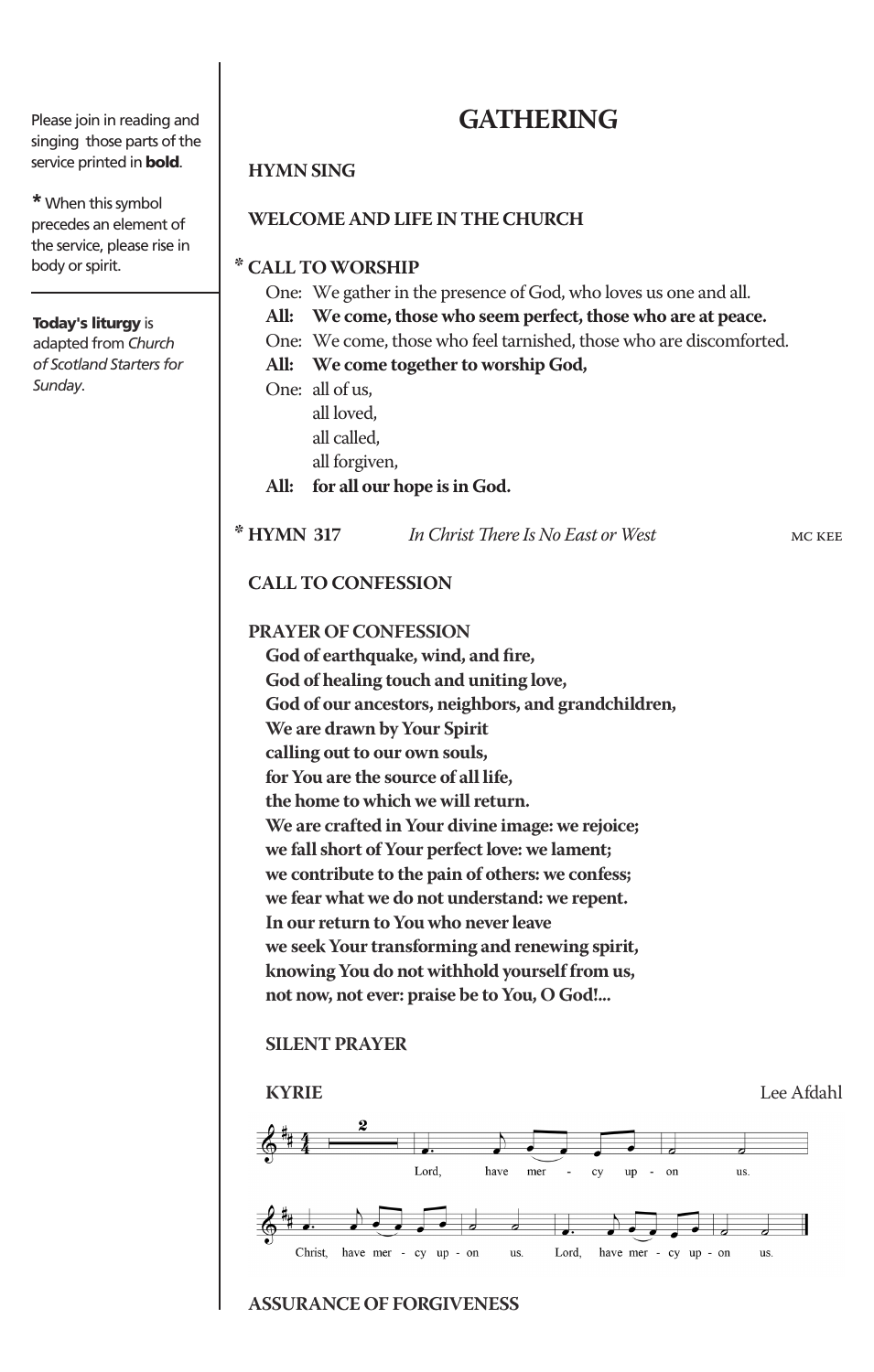### **\* PASSING OF THE PEACE**

*You are invited to share signs with one another of the peace we experience as God's people. Greet one another saying, "The peace of Christ be with you," and respond, "And also with you."*

### **\* CONGREGATIONAL RESPONSE**

**Eternal are thy mercies, Lord; eternal truth attends thy word: Alleluia! Alleluia! Thy praise shall sound from shore to shore, till suns shall rise and set no more. Alleluia! Alleluia! Alleluia! Alleluia! Alleluia!** This is Stanza 3 of Hymn 327 *From All That Dwell Below the Skies* (lasst unserfreuen)

# **PROCLAIMING THE WORD**

### **PRAYER FOR ILLUMINATION**

**FIRST SCRIPTURE READING** Psalm 22:19–28

This is the word of the Lord. **Thanks be to God.** 

### **A CONVERSATION WITH YOUNG DISCIPLES**

**SECOND SCRIPTURE READING** Luke 8:26–39

The grass withers, the flower fades; **The word of the Lord endures forever.**

### **SERMON**

# **RESPONDING**<br> *Phere Is a Balm in Gilead* Kate Smith

**ANTHEM** *There Is a Balm in Gilead* Duet: Sasha Gusikhin and Imani Mchunu

*(Refrain)*

There is a balm in Gilead to make the wounded whole; there is a balm in Gilead to heal the sin-sick soul.

Sometimes I feel discouraged, and think my work's in vain, but then the Holy Spirit revives my soul again. *(Refrain)*

If you cannot sing like Angels, if you cannot pray like Paul, Go home and tell your neighbor; "He died to save us all." *(Refrain)*

This week's *Growing in God's Love* Bible story, *Calming the Storm,* is found on page 266.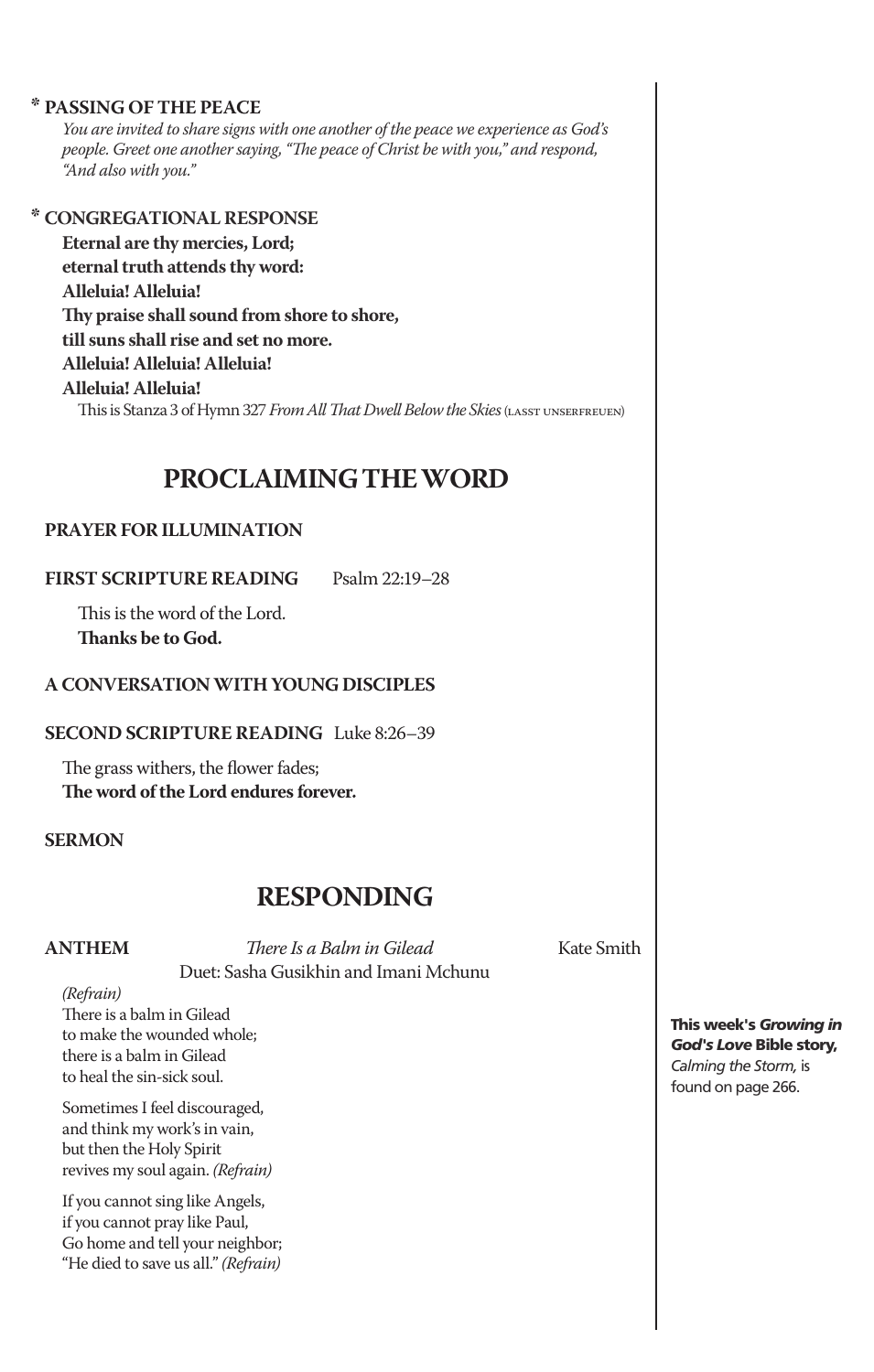### **OFFERING OF TITHES AND GIFTS**

**Offertory** *I Know the Lord* Alice Parker

Chancel Choir and Abby Peterson Kasenow, soloist Oh, I know the Lord's laid his hands on me. Did ever you see the like before? King Jesus preaching to the poor. He always knows the sinner's need. Makes the deaf to hear and the blind to see. Did ever you feel his healing hand? He touched, and made the cripple stand. I know the Lord's laid his hands on me. My Lord's done just what he said, My Lord healed the sick and he raised the dead. I know the Lord's laid his hands on me.

**\* Doxology** lasst uns erfreuen

**Praise God, from whom all blessings flow. Praise God, all creatures here below. Alleluia, alleluia! Praise God above ye heavenly host. Creator, Christ, and Holy Ghost. Alleluia, alleluia! Alleluia, alleluia, alleluia!**

**\* Prayer of Dedication**

### **PRAYERS OF THE PEOPLE AND THE LORD'S PRAYER**

**Our Father who art in heaven, hallowed be thy name. Thy kingdom come, thy will be done on earth as it is in heaven. Give us this day our daily bread; and forgive us our debts, as we forgive our debtors; and lead us not into temptation, but deliver us from evil. For thine is the kingdom and the power and the glory, forever. Amen.**

# **SENDING**

**\* HYMN 320** *The Church of Christ in Every Age* wareham

### **\* CHARGE AND BENEDICTION**

**\* BENEDICTION RESPONSE**

In the name of Jesus — Let us Love…**with Open Hearts!** Let us Learn...**with Open Minds!** Let us Serve…**with Open Arms!**

 *Please be seated for the Closing Voluntary*

**CLOSING VOLUNTARY** *'Gigue' Fugue in G-Major BWV 577* J. S. Bach

Use these offertory moments to savor your gratitude for the abundance of God's love — and to consider your own response in loving service.

# Ways to give:

click here:

ecure.myvanco.com/YM88/home or give via "Text-to-Give" (855-904-1523) … use the Vanco Mobile app ... put a check in the mail ... or scan the QR code below.



### Music copyrights:

All music is reprinted under OneLicense.net A-720542 and under CCLI license #20971309. All rights reserved.

### Cover art copyright:

*Jesus, the Gerasene, and the Unclean Spirits*  (Anonymous) is used with permission from *Art in the Christian Tradition*, a project of the Vanderbilt Divinity Library, Nashville, TN.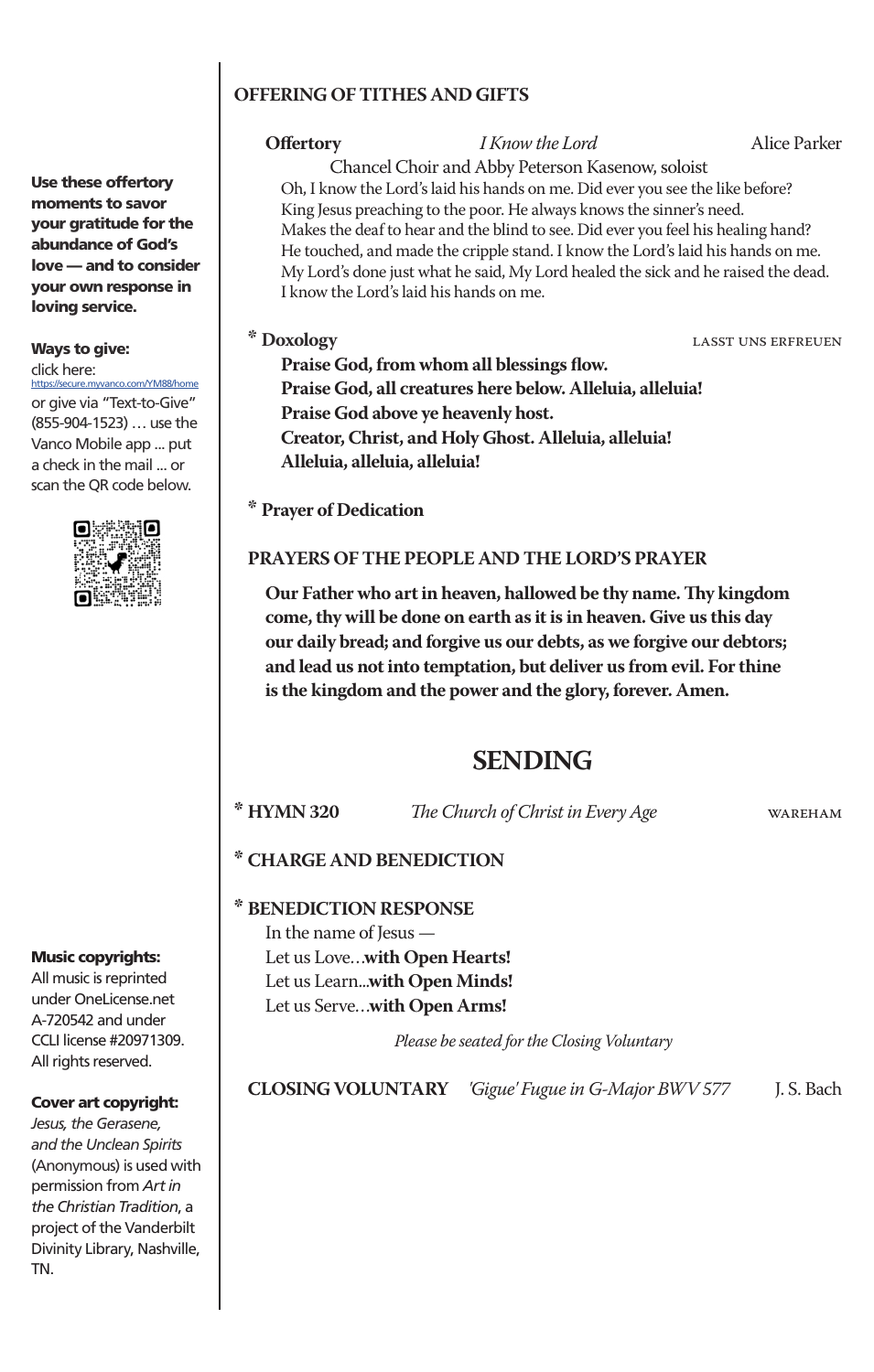

Welcome to worship! We are glad you are here! If you are a guest with us today, we encourage you to wear a rose window button that you can find just outside the Sanctuary (or Monteith Hall) in a basket. Wearing this helps us know that you are new among us so that we can reach out to you with a fuller welcome. If you are worshiping with us via YouTube, Facebook, or radio, please sign the pad on our website to let us know you are here.

### The 9:30 worship service is broadcast on WAAM 1600 radio at 11:00 a.m.

Worship Leaders: Welcome - Dave Prentice-Hyers; Liturgists - Melissa Anne Rogers, Jay Sanderford, and Megan Berry; Scripture Reader – Bill Black; Children's Message – Melissa Anne Rogers and Jay Sanderford; Preacher – Dave Prentice-Hyers; Musicians – Chancel Choir; Organist – David Hufford; Guest Conductor – Rick Ingram; Ushers – Marolin Bellefleur, Spaulding Clark, Beth Gerwig, and Joe Schmidt (captain); Welcome Center volunteers – Carole Hendrickson and Prue Heikkinen

**Thank you to Rick Ingram for conducting the Chancel Choir** while Dave VanderMeer is Co-conference artist at the Presbyterian Association of Musicians Worship and Music Conference in Montreat, NC.

**Chancel flowers** are given in honor of Rev. David Prentice-Hyers who joins us this morning and in honor of his family who will join us in July! Welcome Dave, Mary Elizabeth, Finlay, and Angus!

The prayer team is available for those desiring prayer in Hillegonds Chapel after the 9:30 service. Prayer team volunteer is Catherine Kendall. "Prayer moves us from self-dependency to total dependency and hope in God." – Bob Hartley

Join us for Coffee Hour on the Circle Terrace immediately following the Closing Voluntary.

When a friend, loved one, or colleague passes away, we remember them in unique ways — it's how we process our grief. This summer, our First Pres staff will endeavor to wear fun sneakers in honor of Rev. Matthew J. Warfield. Pastor Matthew J. was an avid sneaker head and even wore sparkly shoes during his ordination service. His shoes not only brought him joy, but were another way for him to express his personality. Join us and wear your favorite sneakers to worship this summer!

The Twenties and Thirties (T2A2) Small Group meets off-site and on Zoom today, Sunday, June 19, at 7:00 p.m., to study Ecclesiastes. Whether you are a believer or a seeker, a working professional or a grad student, we invite all in their twenties and thirties to come and build community with us as we share meaningful conversations and reflect on the Word together. For more information and for the Zoom link, please email Hannah at hlundberg@firstpresbyterian.org.

The adult faith formation work group is looking for your input to inform our planning for the fall and beyond. Whether you have been involved in the past or not, we'd love to hear your opinions! Fill out the survey here: https://firstpresbyterian.wufoo.com/forms/w12n5nt51mfhbm0/.

For information about children's ministry, contact Beca Torres-Davenport, Coordinator of Children's and Family Ministries at btorres-davenport@firstpresbyterian.org.

For information about youth ministry, contact Rev. Mark Mares, Associate Pastor of Faith Formation, Youth and Families, at mmares@firstpresbyterian.org.

The Men's Study Group meets on the first and third Friday mornings through June, 8:30–9:30 a.m., in the Curtis Room for coffee, study, and conversation. All meetings are hybrid with both in-person gatherings and via Zoom. All men are welcome! Questions? Contact Rev. Jay Sanderford, jsanderford@firstpresbyterian.org.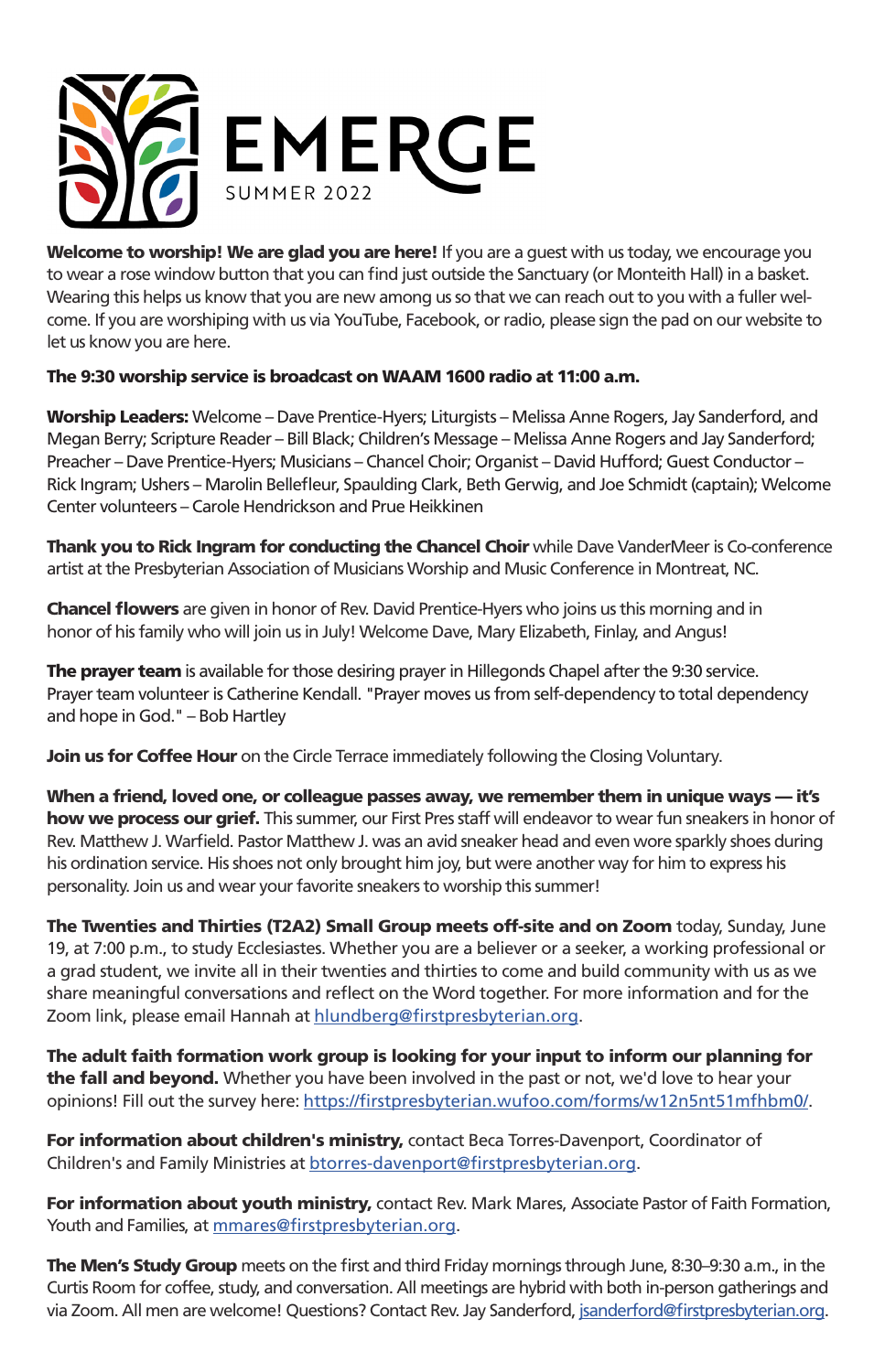Ukrainian Appeal: Our Presbyterian response to the situation in Ukraine will include both financial and technical assistance as the network of faith communities providing humanitarian assistance grows in the months ahead. The needs for the response are great. God's people are called on to stand in the "GAP" – Give | Act | Pray: Give: Gifts may be made to Presbyterian Disaster Assistance through First Pres. Checks marked "Ukraine" may be placed in the offering plate on Sunday or mailed to First Pres. Give online here: https://secure.myvanco.com/YM88/campaign/C-115MR. Act: Send gifts. Pray for peace.

Our June donations and financial contributions support the Hunger Ministry Program of the Presbytery of Detroit. Non-perishable food may be placed in the baskets provided in the Welcome Center on Sundays, Mondays–Thursdays, 9:00 a.m. to 5:00 p.m., and Fridays, 9:00 a.m. to 12:00 p.m. Financial gifts may be made by check or online. Donations will be coordinated by Presbyterian Women.

The Pentecost Offering 2022 will be received through the month of June. 60% of your Pentecost gift goes to exciting national Presbyterian ministries helping children, youth ministries and young adults develop their faith. 40% will support Growing Hope of Ypsilanti, Michigan, a local Washtenaw program that supports people to grow, prepare, and eat nourishing food through hands-on educational opportunities at their urban farm, education events, and community activism. Through workshops, trainings, and field trips, Growing Hope educates youth, adults, and seniors to enhance gardening experience and skills. Please give to the Pentecost Special Offering by clicking on the Donate to First Presbyterian Link on our website, or send a donation to the church office noting Pentecost Offering in the memo line.

### Please contact the Church Office to:

- order a First Pres name tag. Cost is \$9 for either clip or magnet style.
- request a baptism.
- inform us of any changes to your basic contact information.
- let us know if you are hospitalized.
- purchase a bag of Fair Trade coffee (\$12) for use at home to support the PC(USA) Coffee Project.
- sign up to sponsor Chancel Flowers in memory or in honor of a loved one. Cost is \$75.
- apply for a security device (fob). Cost is \$10.

Fast-Track this Summer! Fast-Track to Membership by joining with a pastor and two elders in the office of Rev. David Prentice-Hyers at 11 a.m. on select Sundays. The next opportunity to join is **TODAY**, June 19, at 11 a.m. The process takes about half an hour as we get to know you, and you get to know us! Following the joining, there will be a new member class for you to attend to complete the process (date to be determined). You don't need to register ahead of time. We'll be there and ready to receive you if the Holy Spirit leads you to join own one of those Sundays! There are more fast-track opportunities on July 10 and 24, and August 7 and 21. Speak to a Pastor or call the Church Office with questions! Come on in and join the First Pres party!

You already belong – now join! A new member class will be held on Sunday, June 26, from 4 to 6 p.m., at the home of Marti and Tim Wendler, just off Liberty Road on Ann Arbor's west side. If you've fast-tracked to membership, we hope you will complete the process with this class. If you are still thinking about membership, please join us to learn about First Pres, so that you can discern whether joining First Pres is what God is calling you to do. You can join as a full member or an affiliate member. Whoever you are, you already belong! We hope you will find a deeper connection with our whole congregation, and a vibrant, life-giving faith here at First Pres.

Local Mission Grant Program is gearing up. Every year First Pres supports our neighbors in need through grants to local community agencies. In 2021, we distributed \$73,000 through 12 grants each worth between \$5,000 –10,000. Some grants go to long-time partners while others go to new applicants. During January we will review our funding priorities and update the application process. Contact Martha Kershaw at mdkershaw@sbcglobal.net if you would like to participate. Visit our web page at https://www.firstpresbyterian.org/mission/local-missions/local-mission-grant-program for more information.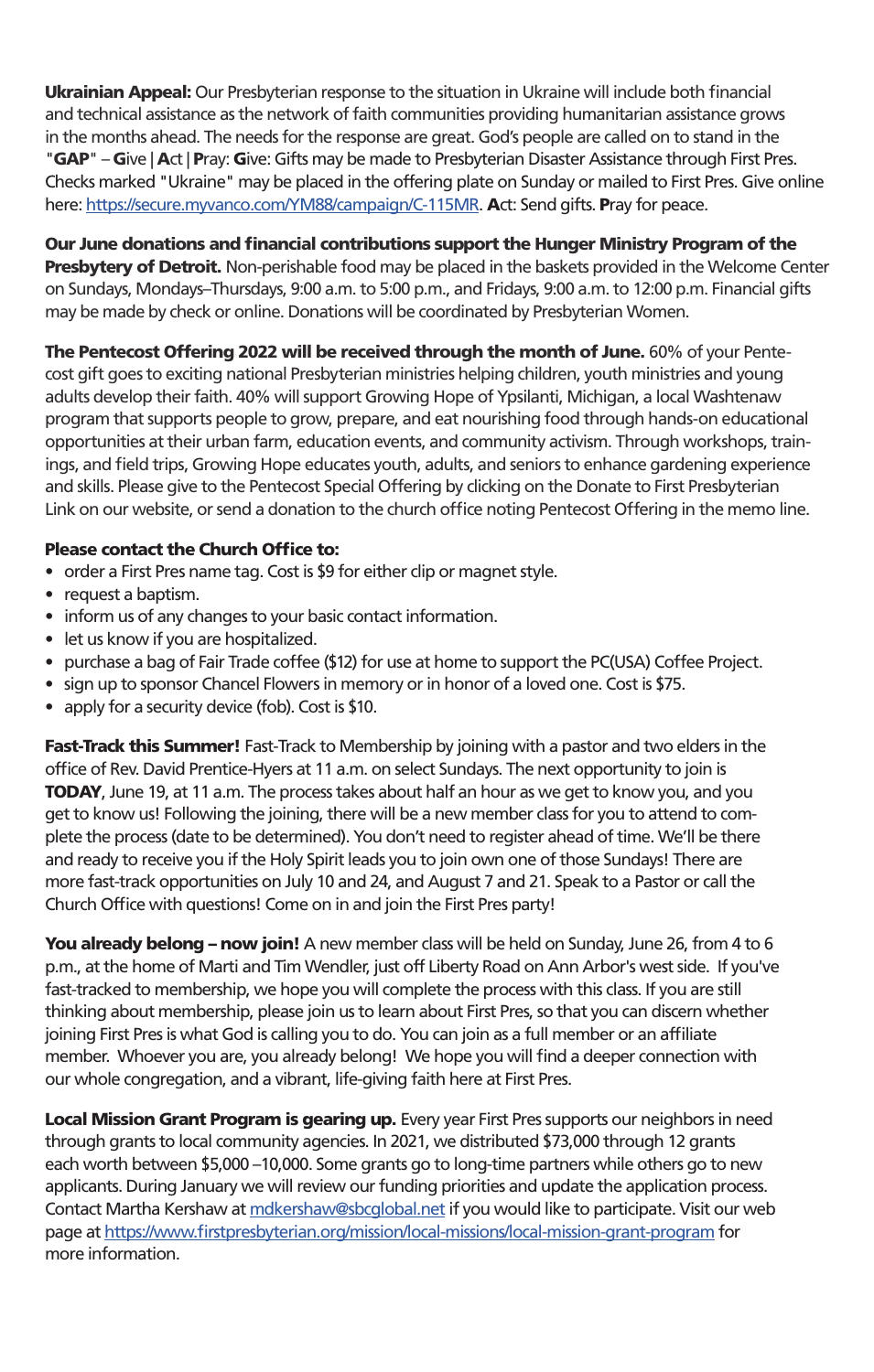Two more Summer Jazz Vespers will take place on Saturdays, July 16 and August 13, at 5 p.m. on the Front Lawn. The Paul Keller Jazz Quintet will lead these services. If the weather is inclement, the services will move inside to the Sanctuary. All are welcome to join us as we worship.

Hymn Sing! This summer, on two Sundays each month, the Opening Voluntary will serve as a Hymn Sing. Bring your favorite hymn suggestions to worship and we will sing together.

The Chancel Choir is grateful to Imani Mchunu, soprano section leader, and Catherine Moore, alto section leader, for sharing their gifts and talents with the choir while studying at UM. Below is what each of them will be doing in their next life chapter.

**Imani** has accepted a position with the US Army Chorus to be among the first wave of female singers enlisted into an historically all male ensemble. After basic training this summer, she will relocate to the DC area and sing for government-related events around the city. "How wonderful and pleasant it is when the people of God live together in harmony! (Psalm 133:1) Friends, I am truly blessed to have lived and grown in Christ at First Presbyterian since the Fall of 2020. Thank you for your outpouring of love and support over the last two years. God Bless You!"

Catherine will be moving back home to New Jersey, where she was recently appointed as the new Choir Director at Mendham Township Middle School. She also looks forward to building her own private studio of piano students, and finding a new choir to join in the greater New York City area. "May God continue to bless you in your vibrant ministry here at First Pres."

Robin Agnew retired from her position as Administrative Assistant June 9. She worked for First Pres for six years, enjoying the many interactions with members of the congregation as well as working with the amazingly wonderful admin staff. She leaves to have more time with her husband and extended family in Ann Arbor. We are grateful for Robin's excellent work and numerous contributions for six years. She will be deeply missed.